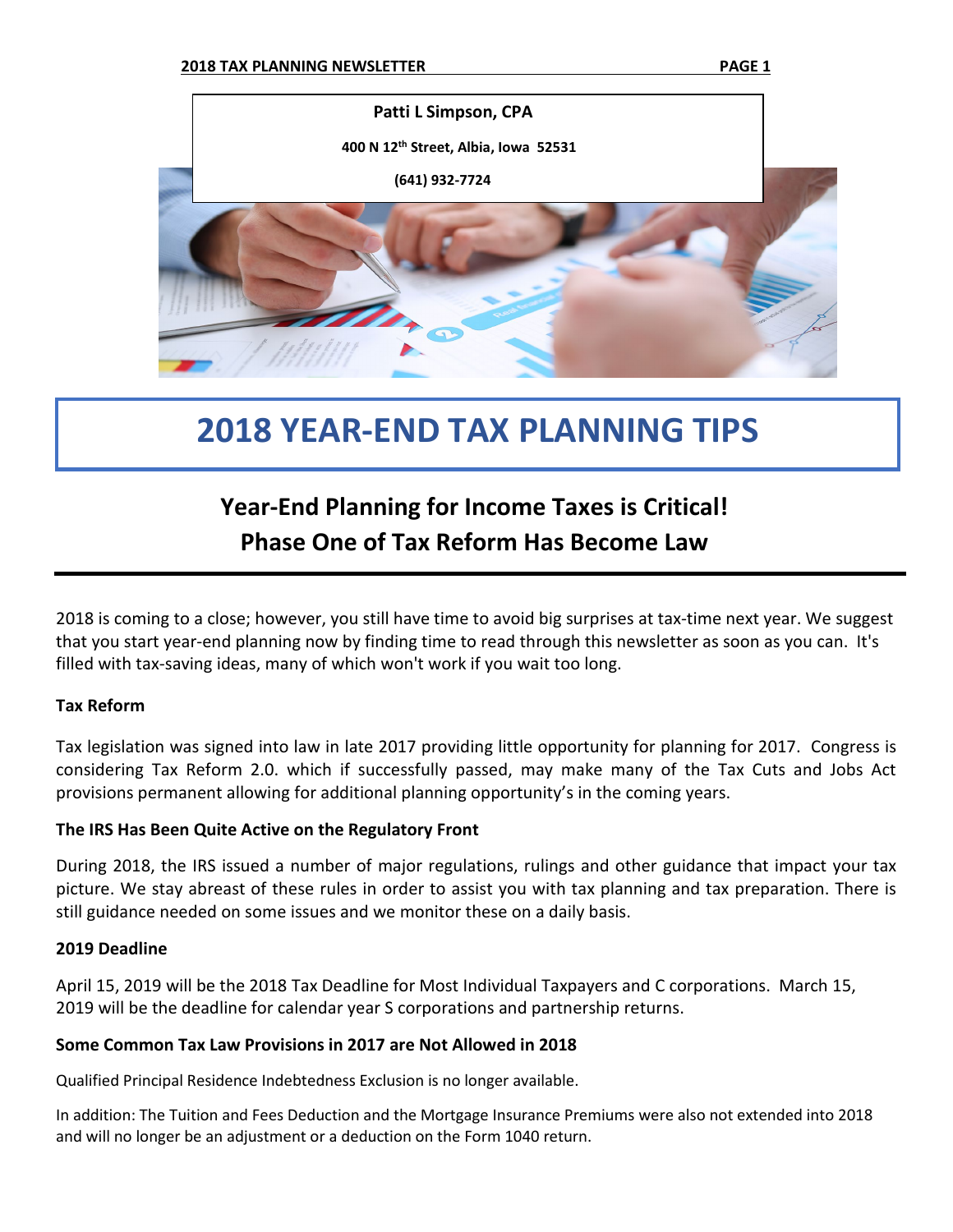#### **A New Look to Our Tax Return**

The 2018 Form 1040 is structured as a "postcard" with six additional schedules which may be required, to file a correct and complete return. No worries, we are prepared to provide you with outstanding service in 2019 for your 2018 return and look forward to making the process as easy as possible.

### **Important Items for 2018 – Mileage Rates, Health Coverage and Retirement Reminders**

- **Standard Mileage Rates for 2018** The optional standard mileage allowance for owned or leased autos (including vans, pickups or panel trucks) for business travel taking place in **2018** is **54.5¢** per mile. The **2019** standard mileage rates are expected to be announced by the IRS in early December.
- **Charitable and Moving Standard Mileage for 2018**

14 cents for charity

18 cents for medical and moving expenses

**Reporting Changes in Circumstances** If you purchased health insurance coverage through the Health Insurance Marketplace, you may be receiving advance payments of the premium tax credit in 2018. It is important that you report *changes in circumstances* to the Marketplace, so you get the proper type and amount of premium assistance. Some of the changes that you should report include changes in your income, employment, or family size. Advance credit payments help you pay for the insurance you buy through the Marketplace. Reporting changes will help you avoid getting too much or too little premium assistance in advance. The Affordable Care Act mandates individuals and their dependents to have health insurance that includes minimum essential coverage or pay a penalty. Some taxpayers will qualify for an exception from this "individual mandate"; others already have qualifying coverage obtained through the individual

market, through a government-sponsored exchange or through an employer-provided plan; still others have coverage through a government program such as Medicare or Medicaid. The tax year 2018 will be the last year that penalties will apply for not having minimum essential coverage. Though the penalty has been repealed for 2019, minimum essential coverage still applies.

- **Plan to participate in your employers flexible spending account or HSA** Between now and 2019 business will offer enrollment in flexible spending accounts and health savings accounts. These plans allow you to pay for out of pocket medical expenses on a pre-tax basis.
- **Employer sponsored retirement accounts** Annually review your ability to participate in your employer's retirement plan. Starting to save early for retirement can insure your ability to successfully retire. Not taking advantage of employer matches can be costly. Consider electing periodic automated increases in your contributions. Many plans offer this feature. Save early and often.

Review your asset allocation annually in your accounts to make certain your investments are consistent with your risk tolerance and timeline to retirement.

## **The Tax Cuts and Jobs Act – Individuals**

#### *The following tax provisions were eliminated:*

- Personal exemption deductions are suspended.
- The phase-out of itemized deductions based on adjusted gross income (AGI) is suspended.
- Itemized deduction for home equity interest (other than debt used to buy, build or improve) is no longer allowed. The home mortgage interest deduction debt limit is reduced to \$750,000 (\$375,000 MFS) with certain exceptions.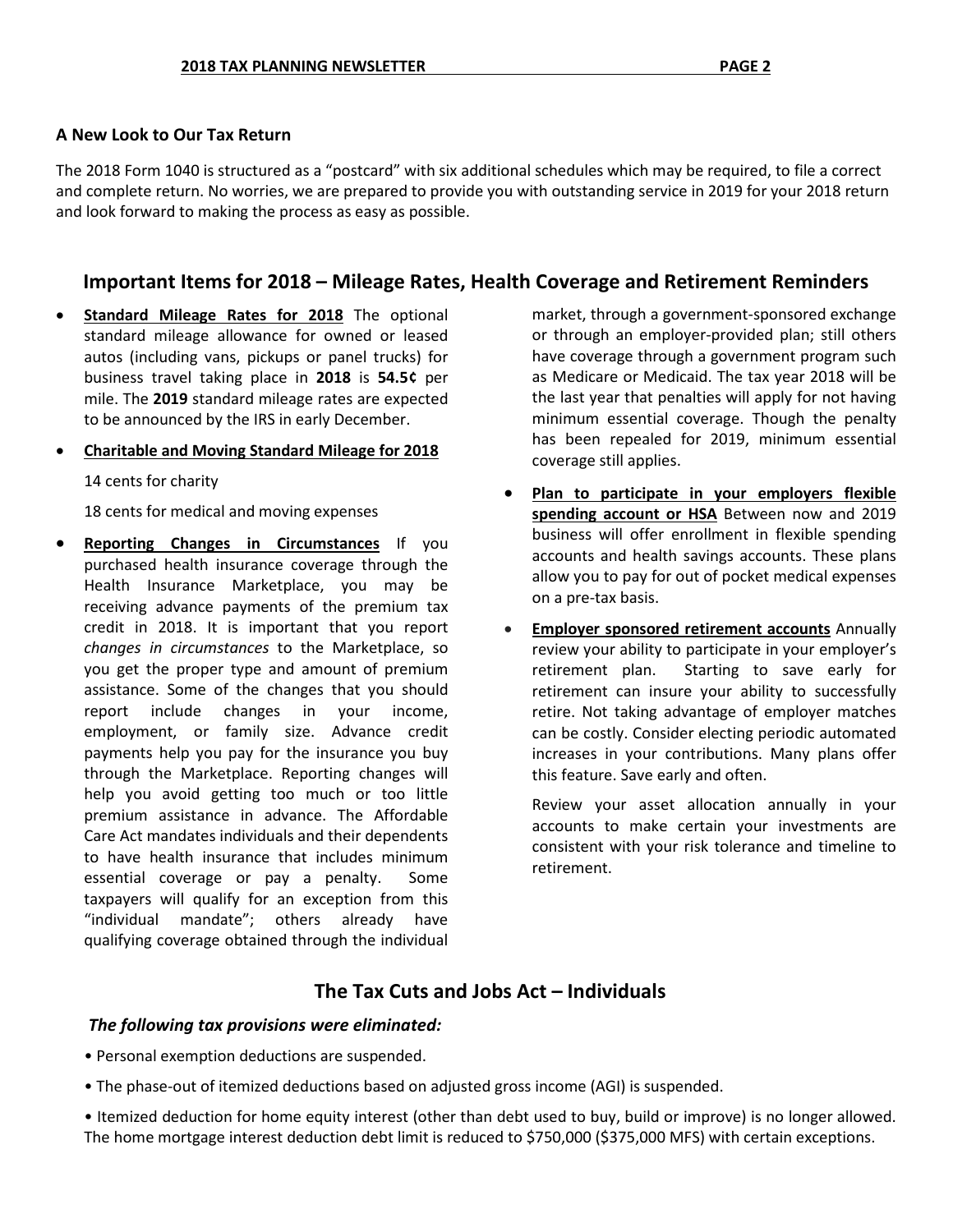- Itemized deduction for miscellaneous itemized deductions subject to the 2% floor are no longer allowed.
- Personal casualty loss and theft deductions are eliminated unless the loss is incurred in a federally declared disaster area.
- The moving expense deduction and income exclusion is allowed only to members of the Armed Forces (or their spouses or dependents).
- No charitable contribution deduction is allowed for a payment to a higher educational institution in exchange for the right to purchase tickets or seating at an athletic event.
- Alimony is not deductible by the payer nor includible in income by the recipient for agreements entered into after December 31, 2018.
- Effective for 2019, the shared responsibility payment under the Affordable Care Act for not having minimum essential health insurance coverage is zero.

#### *In addition, the following changes were made to the law:*

- o The threshold for deducting medical expenses is 7.5% of AGI for all taxpayers for 2017 and 2018. In 2019 that will change to 10%.
- o The itemized deduction for state and local taxes is limited to \$10,000 (\$5,000 MFS). (This limit includes both state and local income taxes and real property taxes.)
- o The Child Tax Credit increased to \$2,000 per qualifying child and the phase-out threshold increased.
- o There is a new Family Tax Credit of up to \$500 for dependents who are not a qualifying child for purposes of the Child Tax Credit.
- o For the charitable contribution deduction, the percentage of AGI limitation for cash to public charities and certain other organizations increased from 50% to 60%.
- o The estate and gift tax exemption amount increased to \$11,180,000.
- $\circ$  The long-term capital gain and qualified dividend income maximum tax brackets no longer follow the tax brackets for regular income tax purposes.
- o The parent's rate is no longer used to calculate the kiddie tax. Instead, taxable income attributable to net unearned income is taxed at the estates and trusts tax rates for both ordinary income and net capital gains.

#### **The 2018 alternative minimum tax (AMT) increased the exemption and phase-out ranges.**

| <b>Filing Status</b>                        | <b>Exemption</b> | <b>Phase-Out</b>          |
|---------------------------------------------|------------------|---------------------------|
| Single/Head of Household                    | \$70,300         | \$500,000 - \$781,200     |
| Married Filing Jointly/Qualifying Widow(er) | \$109,400        | $$1,000,000 - $1.427,600$ |
| <b>Married Filing Separately</b>            | \$54,700         | $$500,000 - $718,800$     |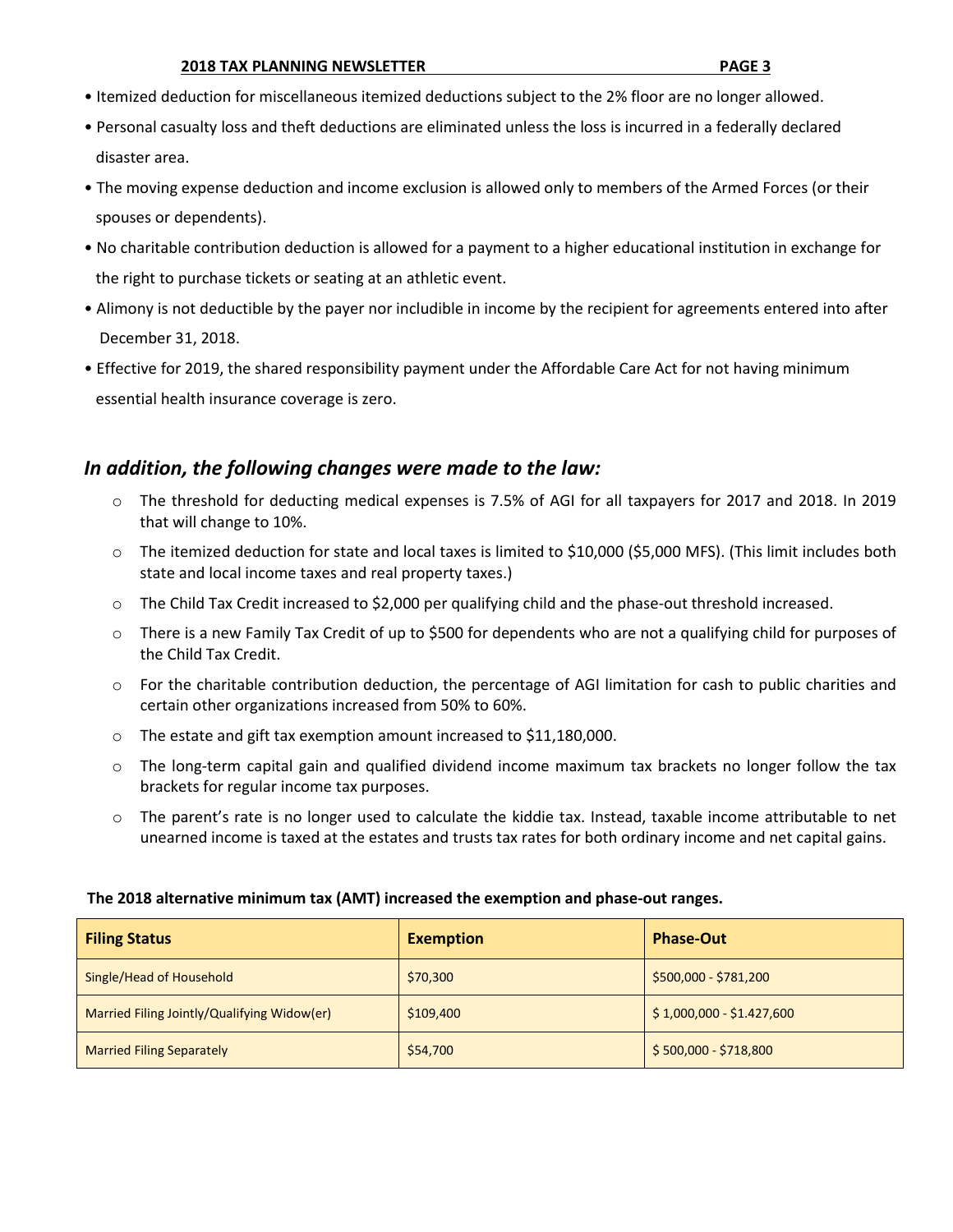#### **2018 TAX PLANNING NEWSLETTER PAGE 4**

#### **2018 Estate and Trust Income Tax Brackets**

| \$0 to \$2,550      | 10% |
|---------------------|-----|
| \$2,551 to \$9,150  | 24% |
| \$9,151 to \$12,500 | 35% |
| \$12,501 and over   | 37% |

#### **The 2018 standard deductions were increased as follows:**

| Single or Married Filing Separately            | \$12,000 |
|------------------------------------------------|----------|
| Married Filing Jointly or Qualifying Widow(er) | \$24,000 |
| <b>Head of Household</b>                       | \$18,000 |

#### **The 2018 Individual Tax Rates have also been modified under the new law.**

| <b>Schedule X</b> —Use if your 2018 filing status is<br><b>Single</b> |                |                    | Schedule Z—Use if your 2018 filing status is<br><b>Head of household</b> |         |                  |                |                    |     |        |         |
|-----------------------------------------------------------------------|----------------|--------------------|--------------------------------------------------------------------------|---------|------------------|----------------|--------------------|-----|--------|---------|
| If line 3<br>is:                                                      |                | The tax is:        |                                                                          |         | If line 3<br>is: |                | The tax is:        |     |        |         |
|                                                                       |                |                    |                                                                          | of the  |                  |                |                    |     |        | of the  |
|                                                                       | <b>But not</b> |                    |                                                                          | amount  |                  | <b>But not</b> |                    |     |        | amount  |
| Over—                                                                 | over-          |                    |                                                                          | over-   | $Over-$          | over-          |                    |     |        | over-   |
| \$0                                                                   | \$9,525        | -----------        | $+ 10%$                                                                  | \$0     | \$0              | \$13,600       | -----------        | $+$ | 10%    | SO.     |
| 9.525                                                                 | 38,700         | \$952.50           | $+ 12%$                                                                  | 9,525   | 13.600           | 51,800         | \$1,360.00         | $+$ | 12%    | 13,600  |
| 38,700                                                                | 82,500         | $4.453.50 + 22\%$  |                                                                          | 38.700  | 51,800           | 82,500         | $5.944.00 + 22\%$  |     |        | 51,800  |
| 82,500                                                                | 157,500        | $14.089.50 + 24\%$ |                                                                          | 82,500  | 82,500           | 157,500        | $12.698.00 + 24%$  |     |        | 82,500  |
| 157,500                                                               | 200,000        | $32.089.50 + 32\%$ |                                                                          | 157,500 | 157,500          | 200,000        | $30.698.00 + 32\%$ |     |        | 157,500 |
| 200,000                                                               | 500,000        | $45.689.50 + 35\%$ |                                                                          | 200,000 | 200,000          | 500,000        | $44.298.00 + 35%$  |     |        | 200,000 |
| 500,000                                                               | ------------   | 150.689.50 + 37%   |                                                                          | 500.000 | 500.000          | -----------    | 149.298.00         |     | $+37%$ | 500.000 |

Schedule Y-1- Use if your 2018 filing status is<br>Married filing jointly or Qualifying widow(er)

Schedule Y-2-Use if your 2018 filing status is<br>Married filing separately

| If line 3<br>is: |            | The tax is:            |         | If line 3<br>is: |                | The tax is:        |     |     |         |
|------------------|------------|------------------------|---------|------------------|----------------|--------------------|-----|-----|---------|
|                  |            |                        | of the  |                  |                |                    |     |     | of the  |
|                  | But not    |                        | amount  |                  | <b>But</b> not |                    |     |     | amount  |
| Over-            | over-      |                        | over-   | Over—            | over-          |                    |     |     | over-   |
| \$0              | \$19,050   | $+ 10%$<br>----------- | \$0     | \$0              | \$9,525        | ---------          | $+$ | 10% | \$0     |
| 19,050           | 77,400     | $$1.905.00 + 12\%$     | 19,050  | 9.525            | 38,700         | $$952.50 +$        |     | 12% | 9.525   |
| 77,400           | 165,000    | $8.907.00 + 22\%$      | 77.400  | 38,700           | 82,500         | $4.453.50 +$       |     | 22% | 38,700  |
| 165,000          | 315,000    | $28.179.00 + 24\%$     | 165,000 | 82,500           | 157,500        | $14.089.50 + 24\%$ |     |     | 82,500  |
| 315,000          | 400,000    | $64.179.00 + 32\%$     | 315,000 | 157,500          | 200,000        | $32.089.50 + 32\%$ |     |     | 157,500 |
| 400,000          | 600,000    | $91.379.00 + 35\%$     | 400,000 | 200,000          | 300,000        | $45.689.50 +$      |     | 35% | 200,000 |
| 600,000          | ---------- | $161,379.00 + 37%$     | 600,000 | 300,000          | ------------   | $80.689.50 + 37\%$ |     |     | 300,000 |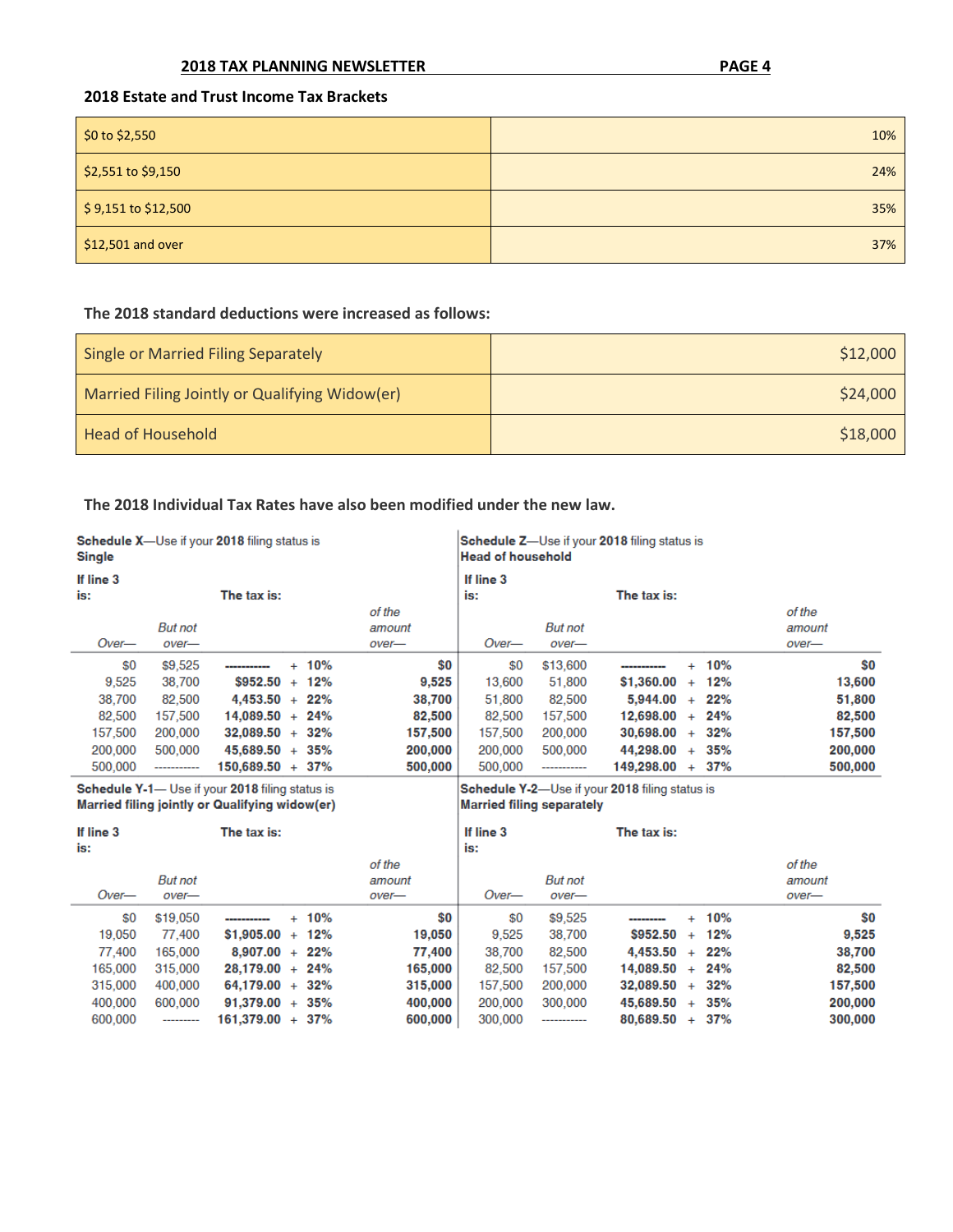## **Year-End Tax Planning Moves for Individuals** *Here are a few key tax-saving moves that might save you some money*

- □ **Estimated Income Tax:** If you receive income that's not subject to withholding, you may need to pay estimated tax. This may include income such as self-employment, interest, or rent. If you expect to owe a thousand dollars or more in tax, and meet other conditions, you may need to pay this tax. You would normally pay the tax four times a year. Check with us and we can help you figure out how much estimated tax you may need to pay. The final estimated tax payment for 2018 is due on January 15, 2019.
- □ **Convert to a Roth IRA:** If you want to remain in the market for the long term, a Roth IRA might be better for you than a traditional IRA. Providing that you are eligible to do so, consider converting your traditional IRA money invested in stocks (or mutual funds) into a Roth IRA. Keep in mind, however, that such a conversion will increase your adjusted gross income for 2018.
- □ **Defer Income to 2018:** Postponing income is also desirable for those taxpayers who anticipate being in a lower tax bracket next year due to changed financial circumstances or tax rate changes.
- □ **Charitable Contributions:** When making contributions of cash, check, or other monetary gift, regardless of amount, you must maintain a bank record or a written communication from the charity. If the contribution is \$250 or more, you must maintain a contemporaneous written receipt from the charitable organization.

Consider gifting an un-needed life insurance policy or appreciated stock held long-term to your favorite charity.

- □ **Balance Stock Gains and Losses:** If you have taken losses on stock sales in 2018 and you have investments that have appreciated in value, you should consider selling if you believe the values have peaked, and thereby offset gains with your pre-existing losses. It might be advisable for us to meet to discuss year-end trades you should consider making.
- □ **Accelerate deductions into 2018 to lower your 2018 tax bill:** This strategy might enable you to claim larger deductions, credits, and other tax breaks for 2018 that otherwise are phased out over varying levels of adjusted gross income (AGI). These include child tax credits, higher education tax credits, and deductions for student loan interest. Consider using a credit card to pay deductible expenses to increase your 2018 deductions even if you don't pay the credit card bill until after year end.
- □ **Pay First Quarter Education Expenses Early:** The Lifetime Learning Credit and American Opportunity Credit are available for 2018. Paying the first quarter of 2019 education expenses may increase the education credit, but planning is necessary. Contact us to see if you can benefit.
- □ **Sell Passive Activities with Suspended Losses:** If you own an interest in a passive activity with suspended passive losses, sale of the activity before year end will produce deductible losses that will reduce your taxable income. Call us to discuss this complicated strategy.
- □ **Don't Forget Your Required Minimum Distributions:** Take required minimum distributions (RMDs) from your IRA or 401(k) plans (or other employer-sponsored retired plan) if you have reached age 70 ½. Failure to take a required withdrawal can result in a penalty of 50% of the amount of the RMD not withdrawn.
- □ **Charitable IRA Rollovers:** Individuals 70 ½ and older can make charitable IRA rollovers up to \$100,000 per year. These distributions satisfy your required minimum distribution requirement. These distributions do not result in taxable income, nor do they result in tax deductions. For taxpayers who don't normally itemize deductions they create a tax benefit, as you effectively get a deduction for the entire contribution, resulting in a significant tax savings. Let us do the math on this tax strategy.
- □ **Make Annual Gifts to Individuals**: Consider making gifts to family and other heirs. The annual gift tax exclusion for 2018 is \$15,000. You can make gifts of this size or less to an unlimited number of individuals. Consider strategies like helping children and grandchildren fund ROTH IRA's as a way to transfer wealth. In addition, paying qualified higher education expenses (tuition) directly for someone is not subject to the annual gift exclusion limits.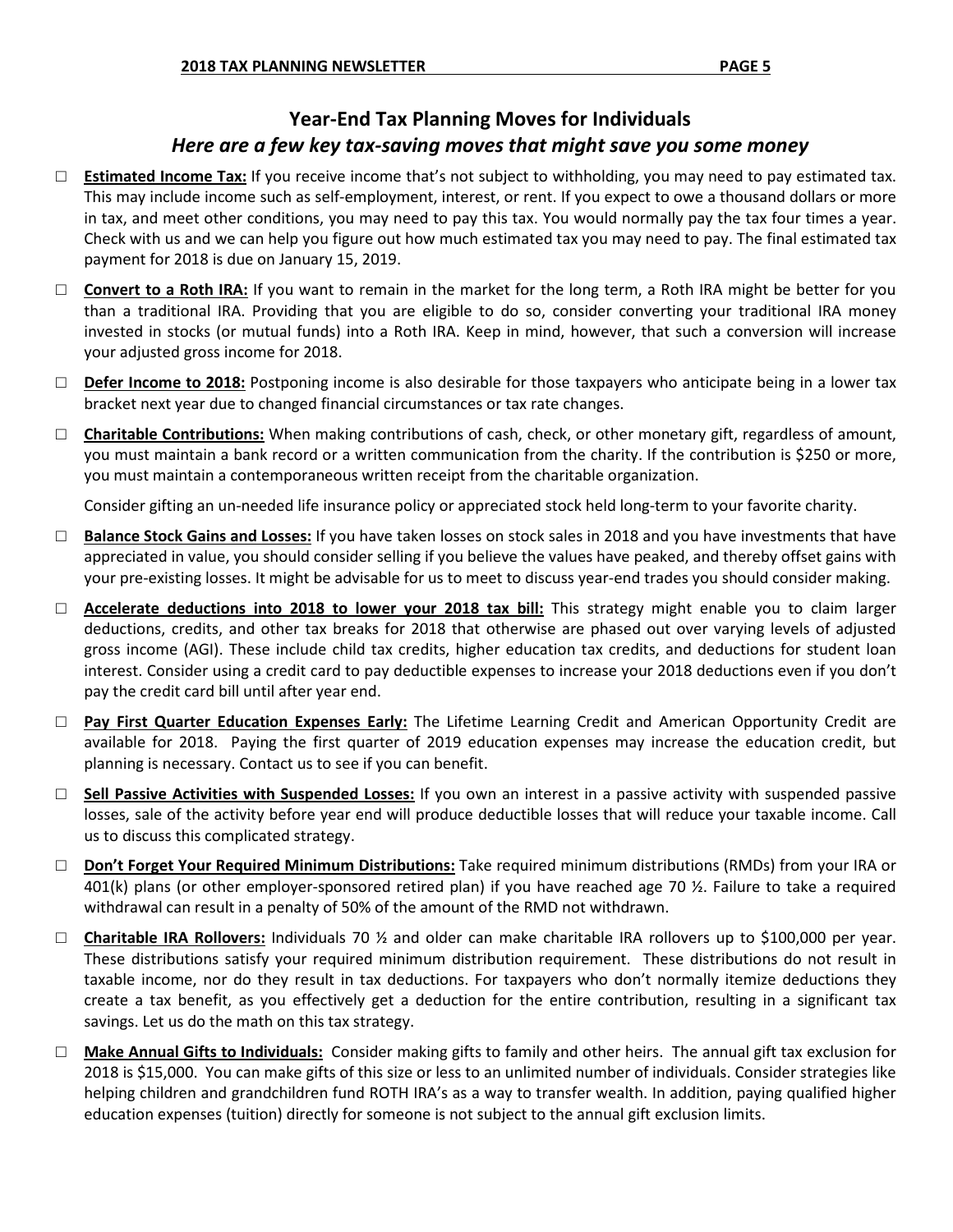□ **Update Your Will or Trust:** If you haven't updated your estate planning in recent years now is the time. Consider the unique needs of heirs, including special needs trusts. Consider making discounted lifetime gifts to reduce the value of your estate, if you anticipate your estate will be subject to estate tax.

Gifts to heirs using family limited partnerships can facilitate the use of discounts. Taxpayers with significant estates should also consider gifting the ownership of life insurance policies to avoid paying estate tax on the value of a life insurance policy. Consider remembering your favorite charities in your estate plans. Please consider including us in your discussions with your attorney.

## **Year-End Tax Planning Moves for Businesses & Business Owners**

Here are a few key tax-saving moves for your business:

- **The § 179 limit for 2018 is \$1,000,000** for purchases of qualifying assets. The new law expands the definition of § 179 property to include certain depreciable tangible personal property used predominantly to furnish lodging or in connection with furnishing lodging.
- **Bonus Depreciation:** the new law increases the bonus depreciation percentage from 50 % to 100 % for qualified property acquired and placed in service after Sept. 27, 2017, and before Jan. 1, 2023. The bonus depreciation percentage for qualified property that a taxpayer acquired before Sept. 28, 2017, and placed in service before Jan. 1, 2018, remains at 50 %. Special rules apply for longer production period property and certain aircraft.

The definition of property eligible for 100 % bonus depreciation was expanded to include used qualified property acquired and placed in service after Sept. 27, 2017, if certain factors apply. Call us to see if you could benefit from this change.

#### • **Business Tax Provisions Changes:**

- $\checkmark$  There is no longer a separate tax rate for personal service corporation's (PSCs).
- $\checkmark$  The two-year carryback provision for net operating losses (NOLs) has been eliminated except for certain losses, farming and casualty insurance companies. In addition, the net operating loss deduction (NOL) is limited to 80% of taxable income.
- $\checkmark$  There is no meals and entertainment deduction for membership dues or activities generally considered to be entertainment, amusement or recreation.
- $\checkmark$  Alternative Minimum Tax (AMT) for C corporations has been repealed.
- $\checkmark$  All taxable income of a C corporation is taxed at a flat rate of 21%.
- $\checkmark$  The 70% dividends received deduction is reduced to 50%. The 80% dividends received deduction is reduced to 65%.
- $\checkmark$  An individual taxpayer generally may deduct 20% of qualified business income from a partnership, S corporation, or sole proprietorship. In the case of a partnership or S corporation, the deduction applies at the partner or shareholder level. The deduction is disallowed for specified service trades or businesses when taxable income exceeds the threshold amount.
- $\checkmark$  The depreciation limitations for luxury automobiles have been increased.
- **Like Kind Exchanges have been modified:** Before you trade in or exchange property for similar property, contact us. Changes in the like kind rules may have a negative impact.
- **Repeal of the Domestic Production Activities Deduction:** The Tax Cuts and Jobs Act repealed this deduction.
- **Changes in Accounting Methods:** The Tax Cuts and Jobs Act expands whom may use various accounting methods.
- TCJA expands the universe of taxpayers who can use various accounting methods by increasing the gross receipts threshold ("gross receipts test") under which those methods may be used. TCJA increases the limit for the gross receipts test to \$25 million for using the cash method of accounting (including the use by farming C corporations and farming partnerships with a C corporation partner).